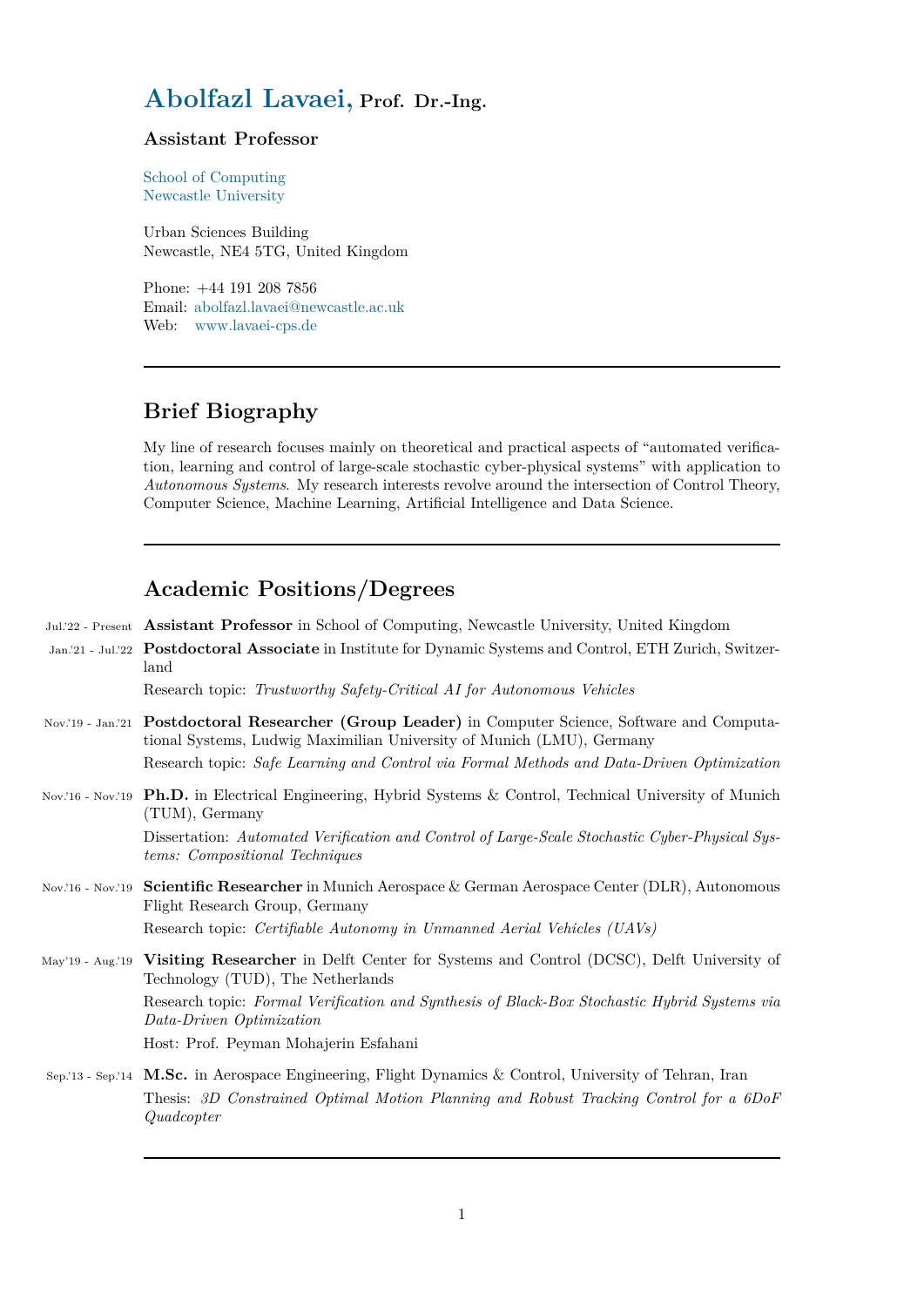## **Research Interests**

- **-** Cyber-Physical Systems
- **-** Large-Scale Stochastic Networks
- **-** Autonomous Vehicles
- **-** Formal Learning & Control
- **-** Trustworthy Autonomy & AI
- **-** Data-Driven Optimization
- **-** Advanced Software Development in C++/Python/OpenCL

## **Honors & Awards**

- 2022 **Best Demo/Poster Award** at the *25th ACM International Conference on Hybrid Systems: Computation and Control (HSCC)*, Milan, Italy.
- 2021 **Best Repeatability Prize** (as the co-first author and a mentor) at the *7th IFAC Conference on Analysis and Design of Hybrid Systems (ADHS)*[, Brussels, Belgium.](https://hscc.acm.org/2022/)
- 2020 **[Best Demo/Poster Award](https://hscc.acm.org/2022/)** at the *23rd ACM International Conference on Hybrid Systems: Computation and Control (HSCC)*, Sydney, Australia. **News: Munich [Aerospace](https://sites.uclouvain.be/adhs21/)**
- <sup>2019</sup> Distinguished as **["highly-qualified scientists"](https://sites.uclouvain.be/adhs21/)** for *permanent residence of Germany* (**Niederlassungserlaubnis für Hochquali[fizierte](https://berkeleylearnverify.github.io/HSCC_2020/)**).
- <sup>2019</sup> **[IFAC Young Author Award Fin](https://berkeleylearnverify.github.io/HSCC_2020/)alist**, at the *15th IFAC Sym[posium on Large-Scale](https://www.munich-aerospace.de/en/news/alumnus-lavaei-receives-best-demo-poster-award-at-acm-hscc-2020) Complex Systems: Theory and Applications (LSS)*, Delft, The Netherlands. **News: Munich A[erospace](http://www.muenchen.de/dienstleistungsfinder/muenchen/1080812/)**
- <sup>2016</sup> Recipient of **[Munich Aerospace Doctoral](http://www.muenchen.de/dienstleistungsfinder/muenchen/1080812/) Scholarship**, Department of Electrical and Computer Engineering, *[Technical University](https://www.hyconsys.com/members/lavaei/IFAC_Award_Certificate.jpg) of Munich (TUM)*, Germany.
- <sup>2016</sup> Recipient of **University of Auckland Doctoral Scholarship**, Depart[ment of Electrical and](https://www.munich-aerospace.de/en/news/munich-aerospace-scholarship-holder-receives-ifac-young-author-award) Computer Engineering, *University of Auckland*, New Zealand.
- <sup>2016</sup> Recipient of **Concordia International Award of Excellence**, Department of Electrical and Computer Engineering, *Concordia University*, Canada.
- <sup>2016</sup> Admitted by **EDEE Doctoral Program Committee**, Department of Electrical Engineering, *École Polytechnique Fédérale De Lausanne (EPFL)*, Switzerland.
- <sup>2016</sup> Admitted by **Doctoral Program Committee**, Department of Mechanical Engineering, *University of Melbourne*, Australia.
- <sup>2015</sup> Recipient of **Departmental Prestigious Doctoral Fellowship**, Department of Mechanical and Aerospace Engineering, *University of California at San Diego (UCSD)*, United States.
- <sup>2015</sup> **Best Graduate Student Award** in *all fields of study* at Faculty of New Sciences and Technologies, *University of Tehran*, Iran.
- <sup>2014</sup> **First & Only Graduate Student Nationwide** who managed to receive a two-year Mas[ter of Science degree in](https://www.hyconsys.com/members/lavaei/Master_Certificate.jpg) *two semesters* **(one academic-year)** with the *full GPA* **(20 out of 20)**.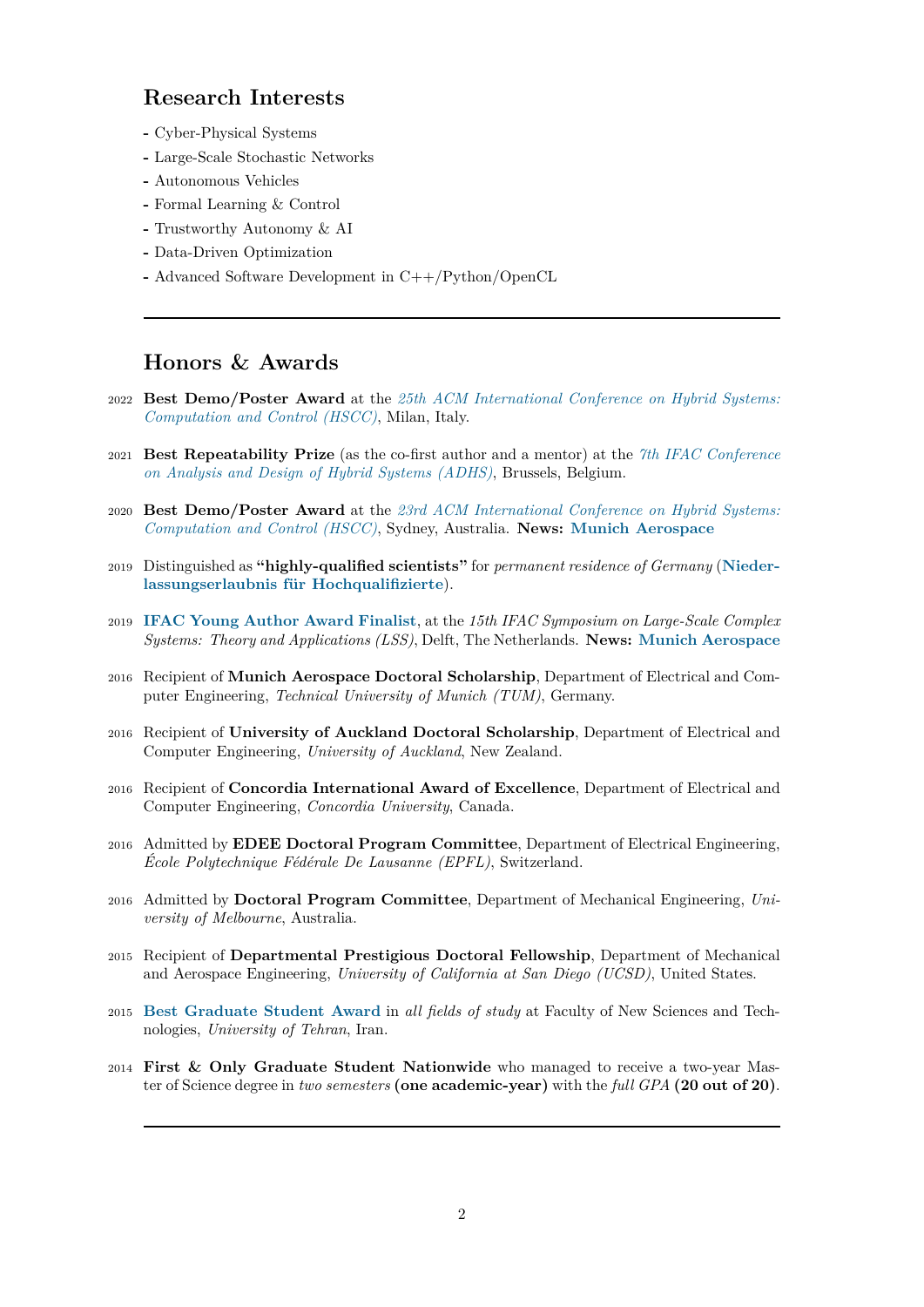## **Advanced Software Development in "C++/OpenCL"**

**AMYTISS: PArallelized AutoMated Controller SYnthesis of Large-Scale STochastIc SystemS**; An advanced software tool developed in C++/OpenCL that provides parallel automated controller synthesis for large-scale discrete-time stochastic control systems which is absolutely crucial in many safety-critical applications such as *autonomous driving*. This tool allows to:

- (i) build finite Markov decision processes (MDPs) as finite abstractions of given original systems;
- (ii) synthesize automated controllers for the constructed finite MDPs satisfying some highlevel specifications (*e.g.,* safety, reachability & reach-avoid).

AMYTISS enjoys high-performance computing (HPC) platforms together with cloud-computing services to mitigate the problem of state-explosion which is always the case in analyzing largescale stochastic systems. This tool significantly improves performances w.r.t. *memory usage* and *computation time* by parallel execution in different heterogeneous computing platforms including CPUs, GPUs and hardware accelerators (HWAs).

### **Publications**

#### **Preprints**

- [P9] **A. Lavaei** and E. Frazzoli, "Scalable Synthesis of Finite MDPs for Large-Scale Stochastic Switching Systems", *submitted for publication*, 2022.
- [P8] **A. Lavaei**, P. Mohajerin Esfahani, and M. Zamani, "Data-Driven Stability Verification of Homogeneous Nonlinear Systems with Unknown Dynamics", *submitted for publication*, 2022.
- [P7] **A. Lavaei** and E. Frazzoli, "Scalable Synthesis of Safety Controllers for Networks of Two-Player Stochastic Switched Games", *submitted for publication*, 2021.
- [P6] **A. Lavaei** and E. Frazzoli, "Formal Synthesis of Finite MDPs for Stochastic Hybrid Systems", *submitted for publication*, 2021.
- [P5] **A. Lavaei**, S. Soudjani, and E. Frazzoli, "A Compositional Dissipativity Approach for Data-Driven Safety Verification of Large-Scale Dynamical Systems", *submitted for publication*, 2021.
- [P4] A. Salamati, **A. Lavaei**, S. Soudjani, and M. Zamani, "Data-Driven Verification and Synthesis of Stochastic Systems via Barrier Certificates", *submitted for publication*, 2021.
- [P3] **A. Lavaei**, M. Perez, M. Kazemi, F. Somenzi, S. Soudjani, A. Trivedi, and M. Zamani, "Compositional Reinforcement Learning for Discrete-Time [Stochastic Control Systems",](https://arxiv.org/pdf/2111.10330.pdf) *submitted [for publication](https://arxiv.org/pdf/2111.10330.pdf)*, 2021.
- [P2] A. Nejati, **A. Lavaei**, P. Jagtap, S. Soudjani, and M. Zamani, "Formal Verification of Unknown Discrete- and Continuous-Time Systems: A Data-Driven Approach", *submitted for publication*, 2021.
- [P1] M. Anand, **A. Lavaei**, and M. Zamani, "Compositional Synthesis of Control Barrier Certificates for Networks of Stochastic Systems against *ω*-Regular Specifications", *submitted for publication*, 2021.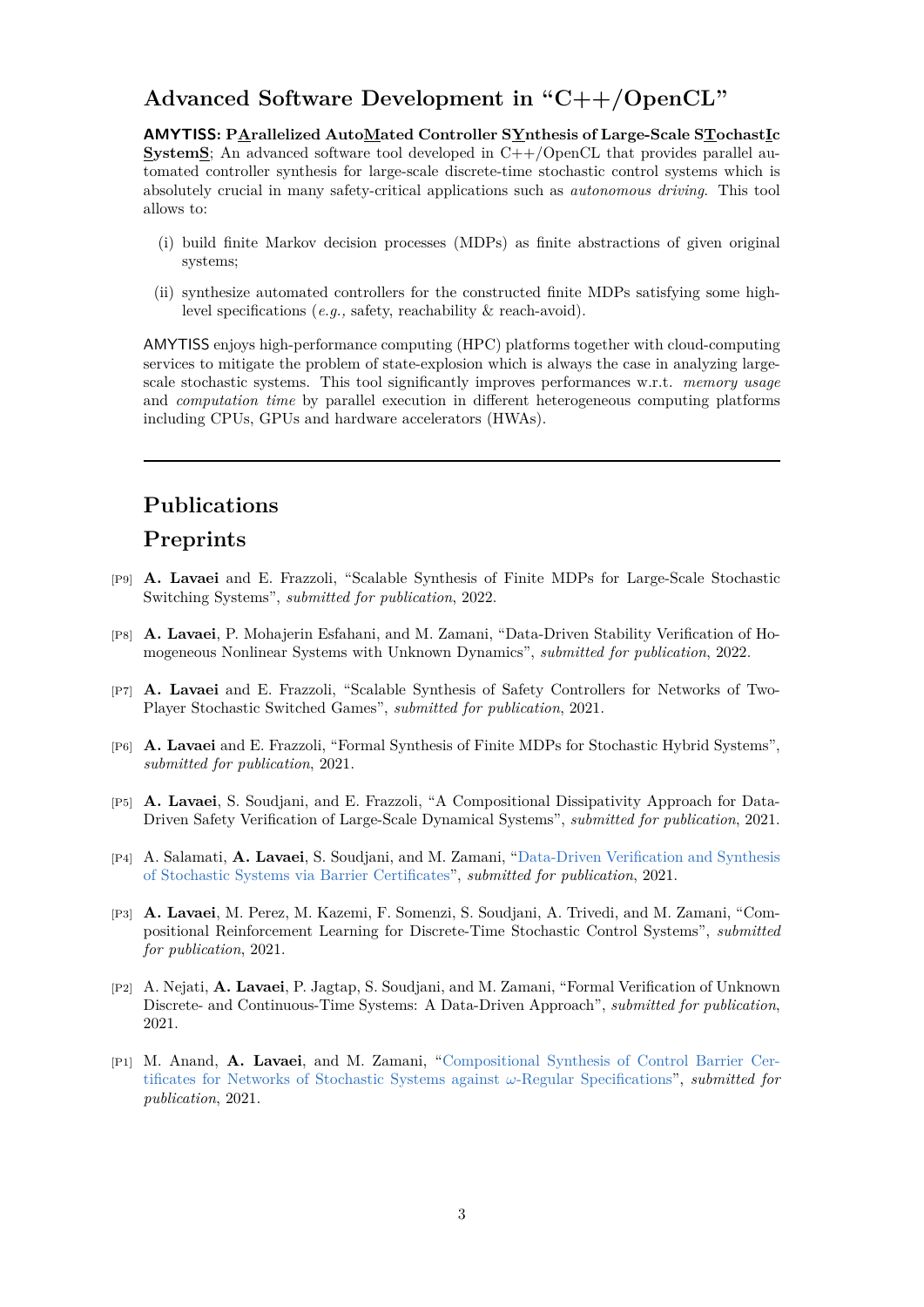## **Journal Papers**

- [J21] **A. Lavaei**, S. Soudjani, E. Frazzoli, and M. Zamani, "Constructing MDP Abstractions using Data with Formal Guarantees", *IEEE Control Systems Letters*, to appear, 2022.
- [J20] **A. Lavaei**, S. Soudjani, A. Abate, and M. Zamani, "Automated Verification and Synthesis of Stochastic Hybrid Systems: A Survey", *Automatica*, to a[ppear as a survey paper, 2022.](https://ieeexplore.ieee.org/document/9815301)
- [J19] **A. Lavaei** [and E. Frazzoli, "Data-](https://ieeexplore.ieee.org/document/9815301)Driven Synthesis of Symbolic Abstractions with Guaranteed Confidence", *IEEE Control Systems Letters*, to appe[ar, 2022.](https://arxiv.org/pdf/2101.07491.pdf)
- [J18] A. Nejati, **A. Lavaei**[, S. Soudjani, and](https://arxiv.org/pdf/2101.07491.pdf) M. Zamani, "Estimation of Infinitesimal Generators for Stochastic Hybrid Systems v[ia Sampling: A Formal Approach",](https://ieeexplore.ieee.org/document/9805765) *IEEE Control Systems Letters*, [to appear,](https://ieeexplore.ieee.org/document/9805765) 2022.
- [J17] B. Zhong, **A. Lavaei**, M. Zamani, and M. Caccam[o, "Automata-based Controller Synthesis](https://ieeexplore.ieee.org/document/9805799) [for Stochastic Systems: A Game Framework via Approximat](https://ieeexplore.ieee.org/document/9805799)e Probabilistic Relations", *Automatica*, provisionally accepted as a regular paper, 2022.
- [J16] M. Anand<sup>\*</sup>, A. Lavaei<sup>\*</sup>, and M. Zamani, "From Small[-Gain Theory to Compositional Con](https://arxiv.org/pdf/2104.11803.pdf)[struction of Barrier Certificates for Large-Scale Stochastic Systems",](https://arxiv.org/pdf/2104.11803.pdf) *IEEE Transactions on Automatic Control*, to appear, 2022.
- [J15] **A. Lavaei**, L. Di Lillo, A. Censi, and E. F[razzoli, "Formal Estimation of Collision Risks for](https://ieeexplore.ieee.org/document/9796643) [Autonomous Vehicles: A Compositional Data-Driven Approach",](https://ieeexplore.ieee.org/document/9796643) *IEEE Transactions on Control of Network Systems*, to appear, 2022.
- [J14] N. Jahanshahi, **A. Lavaei**, and M. Zamani, "Compo[sitional Construction of Safety Controllers](https://arxiv.org/pdf/2112.07187.pdf) [for Networks of Continuous-Space POMDPs",](https://arxiv.org/pdf/2112.07187.pdf) *IEEE Transactions on Control of Network Systems*, to appear, 2022.
- [J13] **A. Lavaei** and M. Zamani, "From Dissipati[vity Theory to Compositional Synthesis of Large-](https://ieeexplore.ieee.org/document/9808150)[Scale Stochastic Switched Systems",](https://ieeexplore.ieee.org/document/9808150) *IEEE Transactions on Automatic Control*, 2022.
- [J12] B. Zhong, **A. Lavaei**, H. Cao, M. Zamani, and M. Caccamo, "Safe-visor Architecture for Sandboxing (AI-based) Unve[rified Controllers in Stochastic Cyber-Physical Systems",](https://ieeexplore.ieee.org/document/9735305) *Non[linear Analysis: Hybrid Systems](https://ieeexplore.ieee.org/document/9735305)*, **(Special Issue on Security, Privacy and Safety of Cyber-Physical Systems)**, vol. 43, 2021.
- [J11] **A. Lavaei**[, S. Soudjani, and M. Zamani, "Compositional Abstraction-based Synthesis of Gen](https://www.sciencedirect.com/science/article/abs/pii/S1751570X2100100X)eral MDPs via Approximate Probabilistic Relations", *Nonlinear Analysis: Hybrid Systems*, vol. 39, 2021
- [J10] **A. Lavaei**, S. Soudjani, and M. Zamani, "[Compositional Abstraction-based Synthesis for Net](https://www.sciencedirect.com/science/article/pii/S1751570X20301382)[works of Stochastic Switched Systems",](https://www.sciencedirect.com/science/article/pii/S1751570X20301382) *Automatica*, vol. 114, 2020.
- [J9] **A. Lavaei**, S. Soudjani, and M. Zamani, "Compositional (In)Finite Abstractions for Large-Scale Interconnected Stochastic Systems", *[IEEE Transactions on Automatic Control](https://www.sciencedirect.com/science/article/pii/S000510982030025X?dgcid=author)*, vol. 65, [no. 12, pp. 5280-5295, 2020.](https://www.sciencedirect.com/science/article/pii/S000510982030025X?dgcid=author)
- [J8] **A. Lavaei**, S. Soudjani, and M. Zamani, "C[ompositional Abstraction of Large-Scale Stochastic](https://ieeexplore.ieee.org/document/9007399) [Systems: A Relaxed Dissipativity Appro](https://ieeexplore.ieee.org/document/9007399)ach", *Nonlinear Analysis: Hybrid Systems*, vol. 36, 2020.
- [J7] **A. Lavaei**, S. Soudjani, and M. Zamani, ["Compositional Construction of Infinite Abstractions](https://www.sciencedirect.com/science/article/pii/S1751570X20300273?dgcid=author) [for Networks of Stochastic Control Systems",](https://www.sciencedirect.com/science/article/pii/S1751570X20300273?dgcid=author) *Automatica*, vol. 107, pp. 125-137, 2019.

<span id="page-3-0"></span><sup>∗</sup>Equally contributed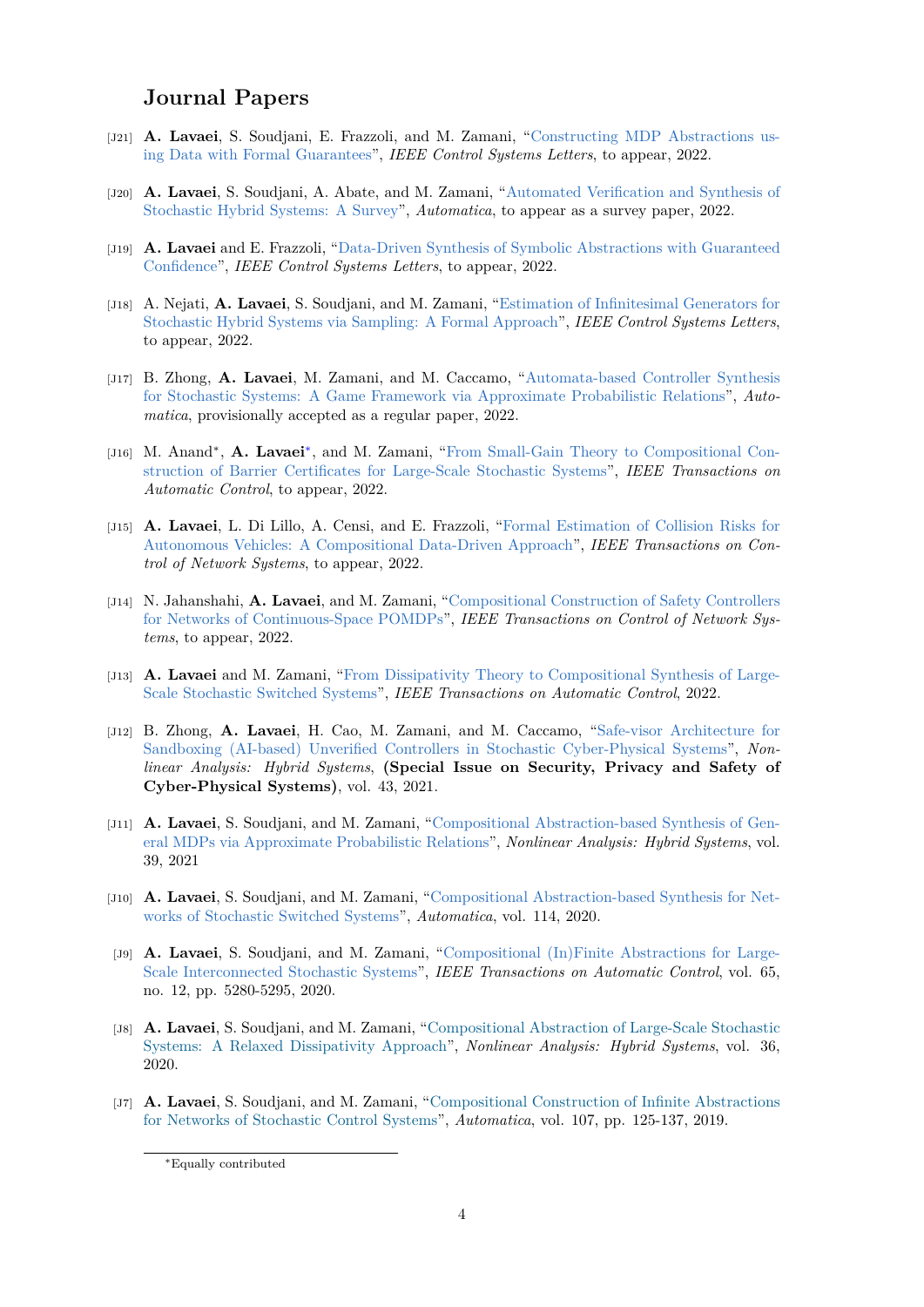- [J6] **A. Lavaei**, and M.A. Atashgah, "Optimal 3D Trajectory Generation in Delivering Missions under Urban Constraints for a Flying Robot", *Intelligent Service Robotics*, vol. 10, no. 3, pp. 241-256, 2017.
- [J5] A. Kosari, H. Maghsoudi, and **A. Lavaei**[, "Path Generation for Flying Robots in Mountainous](http://link.springer.com/article/10.1007/s11370-017-0225-x) Regions", *[International Journal of Micro Air](http://link.springer.com/article/10.1007/s11370-017-0225-x) Vehicles*, vol. 9, no. 1, pp. 44-60, 2017.
- [J4] M.A. Atashgah, H. Gazerpour, **A. Lavaei**, and Y. Zarei, "An Active Time-optimal Control for Space Debris Deorbiting via Geomagnetic Field", *[Celestial Mechanics and Dynamical Astron](http://journals.sagepub.com/doi/full/10.1177/1756829316678877)[omy](http://journals.sagepub.com/doi/full/10.1177/1756829316678877)*, vol. 128, no. 2-3, pp. 343-360, 2017.
- [J3] M.A. Atashgah, M.R. Torkamani, and **A. Lavaei**, "Robus[t Positioning, Preliminary Orbit De](http://link.springer.com/article/10.1007/s10569-017-9755-y)[termination, and Trajectory Prediction of Space](http://link.springer.com/article/10.1007/s10569-017-9755-y) Debris using In-Space Iterative-Bearing-Only Observations", *The Journal of Navigation*, vol. 70, no. 4, pp. 789-809, 2017.
- [J2] **A. Lavaei**, and M.A. Atashgah, "Three-Dimensio[nal Constrained Optimal Motion Planning](http://www.cambridge.org/core/journals/journal-of-navigation/article/robust-positioning-preliminary-orbit-determination-and-trajectory-prediction-of-space-debris-using-inspace-iterativebearingonly-observations/52EAE9766BCCE0C4703F43CE19D07F45) [for a Six-Degree-of-Freedom Quadrotor for Urban Traffic Purposes",](http://www.cambridge.org/core/journals/journal-of-navigation/article/robust-positioning-preliminary-orbit-determination-and-trajectory-prediction-of-space-debris-using-inspace-iterativebearingonly-observations/52EAE9766BCCE0C4703F43CE19D07F45) *Modares Mechanical En[gineering](http://www.cambridge.org/core/journals/journal-of-navigation/article/robust-positioning-preliminary-orbit-determination-and-trajectory-prediction-of-space-debris-using-inspace-iterativebearingonly-observations/52EAE9766BCCE0C4703F43CE19D07F45)*, vol. 15, no. 5, pp. 13-24, 2015.
- [J1] A. Kosari, H. Maghsoudi, **A. Lavaei**[, and R. Ahmadi, "Optimal Online Trajectory Generation](http://journals.modares.ac.ir/article-15-11338-en.html) [for a Flying Robot for Terrain Following Purposes using Neural N](http://journals.modares.ac.ir/article-15-11338-en.html)etwork", *Institution of Mechanical Engineers, Part G: Journal of Aerospace Engineering*, vol. 229, no. 6, pp. 1124-1141, 2014.

### **[Book Chapters](http://journals.sagepub.com/doi/abs/10.1177/0954410014545797)**

- [B2] **A. Lavaei***<sup>∗</sup>* , M. Khaled*<sup>∗</sup>* , S. Soudjani, and M. Zamani, "AMYTISS: Parallelized Automated Controller Synthesis of Large-Scale Stochastic Systems", *32nd International Conference on Computer-Aided Verification (CAV)*, Lecture Notes in Computer Science 12225, pp. 461-474, Springer, 2020. **(acceptance rate:** 27%**)**
- [B1] **A. Lavaei**[, S. Soudjani, and M. Zamani, "Approximat](https://link.springer.com/chapter/10.1007/978-3-030-53291-8_24)e [Probabilistic Relations for Compo](https://link.springer.com/chapter/10.1007/978-3-030-53291-8_24)sitional Synthesis of Stochastic Systems", *Numerical Software Verification*, Lecture Notes in Computer Science 11652, pp. 101–109, Springer, 2019.

#### **[Conference Papers](https://www.springerprofessional.de/en/approximate-probabilistic-relations-for-compositional-abstractio/17035628)**

- [C22] **A. Lavaei** and E. Frazzoli, "Compositional Synthesis of Safety Controllers for Interconnected Stochastic Systems with Markovian Switching", *American Control Conference (ACC)*, to appear, 2022.
- [C21] **A. Lavaei**, S. Soudjani, and E. Frazzoli, "Safety Barrier Certificates for Stochastic Hybrid Systems", *American Control Conference (ACC)*, to appear, 2022.
- [C20] **A. Lavaei**, L. Di Lillo, M. Atzei, A. Censi, and E. Frazzoli, "Data-Driven Estimation of Collision Risks for Autonomous Vehicles with Formal Guarantees", *25th ACM International Conference on Hybrid Systems: Computation and Control (HSCC)*, 2022. **(Best Demo/Poster Award)**
- [C19] B. Zhong, **A. Lavaei**[, M. Zamani, and M. Caccamo, "Controller Synthesis for Nonlinear](https://dl.acm.org/doi/10.1145/3501710.3524735) Stochastic Games via Approximate Probabilistic Relations", *25th ACM International Conference on Hybrid Systems: Computation and Control (HSCC)*, 2022.
- [C18] A. Abate, H. Blom, M. Bouissou, N. Cauchi, H. Chraibi, [J. Delicaris, S. Haesaert, A. Hart](https://dl.acm.org/doi/10.1145/3501710.3524732)manns, M. Khaled, **A. Lavaei**[, H. Ma, K. Mallik, M. Ni](https://dl.acm.org/doi/10.1145/3501710.3524732)ehage, A. Remke, S. Schupp, F. Shmarov, S. Soudjani, A. Thorpe, V. Turcuman and P. Zuliani, "ARCH-COMP21 Category Report: Stochastic Models", *8th International Workshop on Applied Verification of Continuous*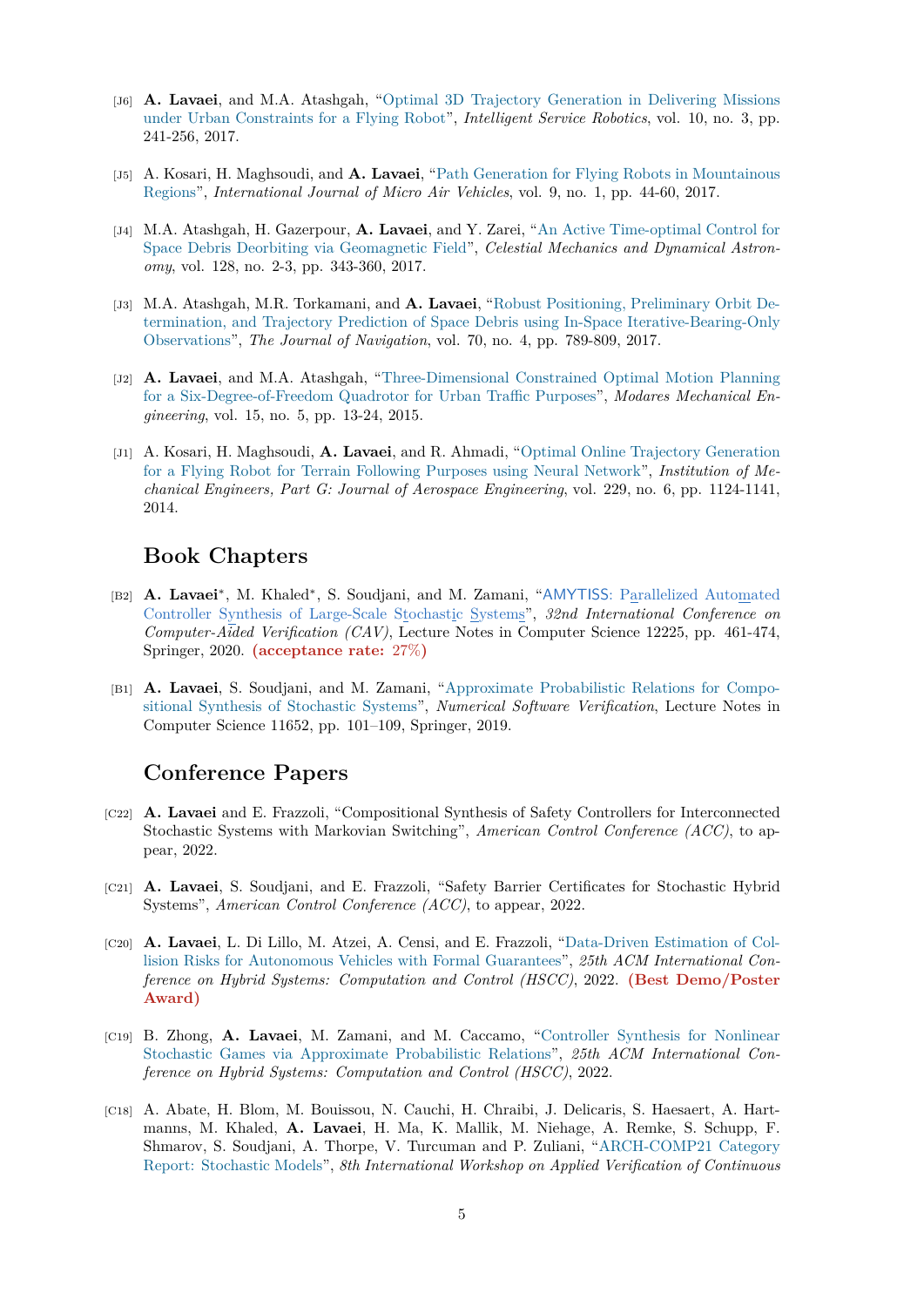*and Hybrid Systems (ARCH), EPiC Series in Computing*, vol. 80, pp. 55-89, 2021.

- [C17] A. Nejati, **A. Lavaei**, S. Soudjani, and M. Zamani, "'Data-Driven Estimation of Infinitesimal Generators of Stochastic Systems", *7th IFAC Conference on Analysis and Design of Hybrid Systems (ADHS)*, vol. 54, no. 5, pp. 277-282, 2021.
- [C16] A. Salamati*∗* , **A. Lavaei***∗* , S. Soudjani, and M. Zam[ani, "Data-Driven Safety Verification of](https://www.sciencedirect.com/science/article/pii/S2405896321012866) [Stochastic Systems via Barrier Ce](https://www.sciencedirect.com/science/article/pii/S2405896321012866)rtificates", *7th IFAC Conference on Analysis and Design of Hybrid Systems (ADHS)*, vol. 54, no. 5, pp. 7-12, 2021. **(Best Repeatability Prize)**
- [C15] **A. Lavaei**, B. Zhong, M. Caccamo, and M. Zamani, "Tow[ards Trustworthy AI: Safe-visor Ar](https://www.sciencedirect.com/science/article/pii/S2405896321012416)[chitecture for Uncertified Controllers in St](https://www.sciencedirect.com/science/article/pii/S2405896321012416)ochastic Cyber-Physical Systems", *CPS-IoT Week workshop on Computation-Aware Algorithmic Design for Cyber-Physical Systems*, 2021.
- [C14] **A. Lavaei**, A. Nejati, S. Soudjani, and M. Zamani, ["Estimating Infinitesimal Generators of](https://dl.acm.org/doi/abs/10.1145/3457335.3461705) [Stochastic Systems with Formal Error Bounds: A Data-Driven Approach",](https://dl.acm.org/doi/abs/10.1145/3457335.3461705) *24th ACM International Conference on Hybrid Systems: Computation and Control (HSCC)*, 2021.
- [C13] **A. Lavaei**, A. Nejati, P. Jagtap, and M. Zamani, "[Formal Safety Verification of Unknown](https://dl.acm.org/doi/10.1145/3447928.3456660) [Continuous-Time Systems: A Data-Driven Approach",](https://dl.acm.org/doi/10.1145/3447928.3456660) *24th ACM International Conference on Hybrid Systems: Computation and Control (HSCC)*, 2021.
- [C12] A. Abate, H. Blom, N. Cauchi, J. Delicaris, A. Hart[manns, M. Khaled,](https://dl.acm.org/doi/10.1145/3447928.3456661) **A. Lavaei**, C. Pilch, [A. Remke, S. Schupp, F. Shmarov, S. Soudjani, A. P](https://dl.acm.org/doi/10.1145/3447928.3456661). Vinod, B. Wooding, M. Zamani, and P. Zuliani, "ARCH-COMP20 Category Report: Stochastic Models", *7th International Workshop on Applied Verification of Continuous and Hybrid Systems (ARCH), EPiC Series in Computing*, vol. 74, pp. 76-106, 2020.
- [C11] M. Anand*<sup>∗</sup>* , **A. Lavaei***<sup>∗</sup>* [, and M. Zamani, "Compositional Co](https://easychair.org/publications/paper/VLXl)nstruction of Control Barrier Certificates for Large-Scale Interconnected Stochastic Systems", *21st IFAC World Congress*, vol. 53, no. 2, pp. 1862-1867, 2020.
- [C10] **A. Lavaei***<sup>∗</sup>* , M. Khaled*<sup>∗</sup>* , S. Soudjani, and [M. Zamani, "AMYTISS: A Parallelized Tool](https://www.sciencedirect.com/science/article/pii/S240589632033024X) [on Automated Controller Synthesis for Large-Scale Stochastic](https://www.sciencedirect.com/science/article/pii/S240589632033024X) Systems", *23rd ACM International Conference on Hybrid Systems: Computation and Control (HSCC)*, 2020. **(Best Demo/Poster Award)**
- [C9] **A. Lavaei**[, F. Somenzi, S. Soudjani, A. Trivedi, and M. Zamani, "Formal Controller Synthesis](https://dl.acm.org/doi/abs/10.1145/3365365.3383469) for Continuous-Space MDPs via Model-Free Reinforcement Learning", *11th ACM/IEEE Conference on Cyber-Physical Systems (ICCPS)*, pp. 98-107, 2020. **(acceptance rate:** 23%**)**
- [C8] **A. Lavaei**, and M. Zamani, "Compositional Verification of Large-[Scale Stochastic Systems via](https://conferences.computer.org/cpsiot/pdfs/ICCPS2020-2igU8bUaP8OG7uMv6rENFa/550100a098/550100a098.pdf) Relaxed Small-Gain Conditions", *[58th IEEE Conference on Decision](https://conferences.computer.org/cpsiot/pdfs/ICCPS2020-2igU8bUaP8OG7uMv6rENFa/550100a098/550100a098.pdf) and Control (CDC)*, pp. 2574-2579, 2019.
- [C7] **A. Lavaei**, S. Soudjani, and [M. Zamani, "Compositional Synthesis of not Necessarily Stabiliz](https://ieeexplore.ieee.org/document/9029485)[able Stochastic Systems via Fin](https://ieeexplore.ieee.org/document/9029485)ite Abstractions", *18th European Control Conference (ECC)*, pp. 2802–2807, 2019.
- [C6] **A. Lavaei**, and M. Zamani, "Compositi[onal Construction of Finite MDPs for Large-Scale](https://ieeexplore.ieee.org/abstract/document/8795996) [Stochastic Switched Systems: A Dissipativity A](https://ieeexplore.ieee.org/abstract/document/8795996)pproach", *15th IFAC Symposium on Large-Scale Complex Systems: Theory and Applications (LSS)*, vol. 52, no. 3, pp. 31-36, 2019. **(IFAC Young Author Award Finalist)**
- [C5] **A. Lavaei**[, and M. Zamani, "Compositional Finite Abstractions for Large-Scale Stochastic](http://www.sciencedirect.com/science/article/pii/S2405896319300904) Switched Systems", *5th International Workshop on Symbolic-Numeric Methods for Reasoning [about CPS and IoT \(SNR\) in conjunction w](https://www.hyconsys.com/members/lavaei/IFAC_Award_Certificate.jpg)ith Cyber-Physical Systems and Internet-of-Things Week (CPS-IoT Week)*, 2019.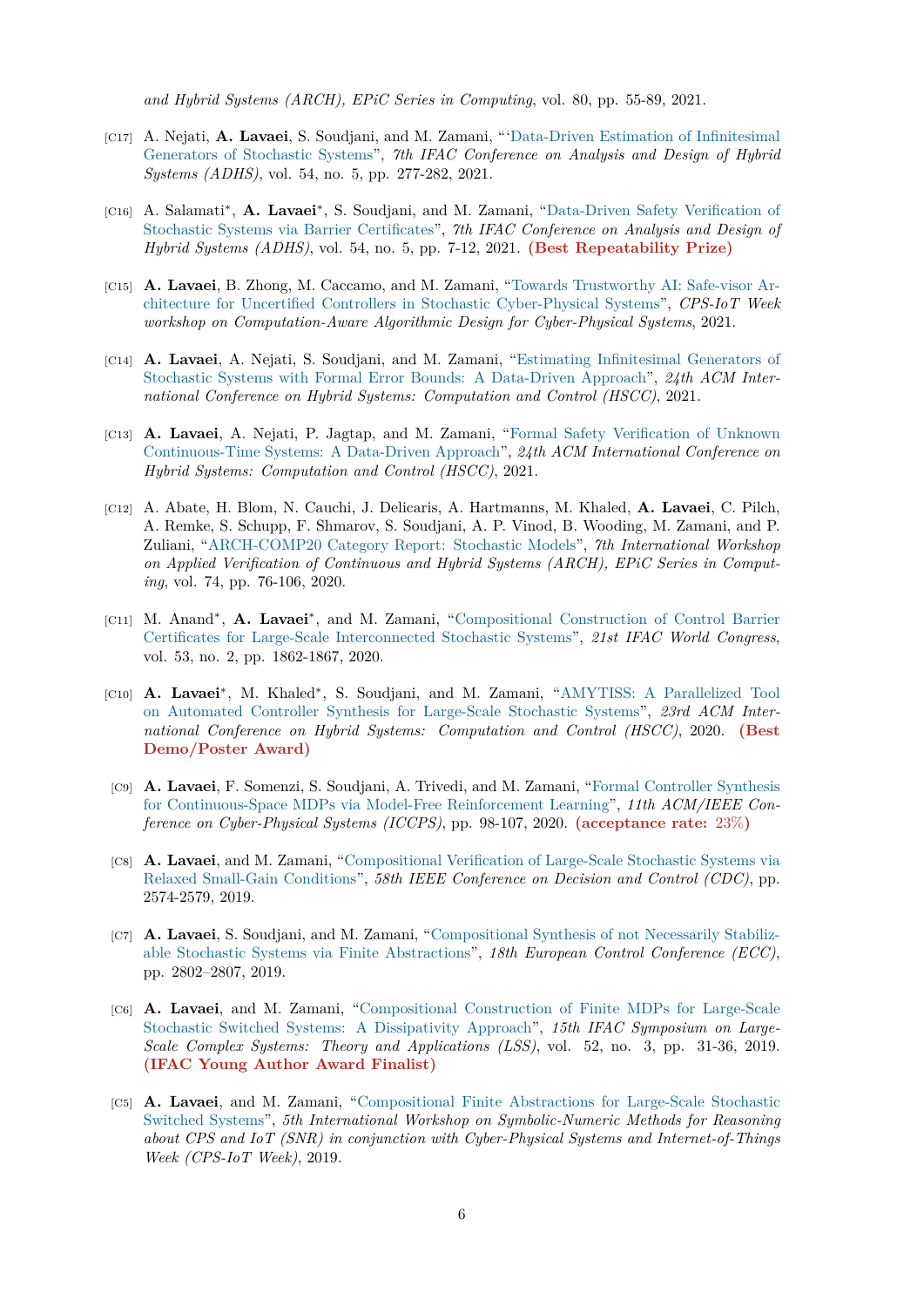- [C4] **A. Lavaei**, S. Soudjani, and M. Zamani, "Compositional Synthesis of Finite Abstractions for Continuous-Space Stochastic Control Systems: A Small-Gain Approach", *6th IFAC Conference on Analysis and Design of Hybrid Systems (ADHS)*, vol. 51, no. 16, pp. 265-270, 2018.
- [C3] **A. Lavaei**, S. Soudjani, and M. Zamani, "[Compositional Synthesis of Interconnected Stochas](http://www.sciencedirect.com/science/article/pii/S2405896318311613)[tic Control Systems based on Finite MDPs",](http://www.sciencedirect.com/science/article/pii/S2405896318311613) *21st ACM International Conference on Hybrid Systems: Computation and Control (HSCC)*, 2018.
- [C2] **A. Lavaei**, S. Soudjani, and M. Zamani, ["From Dissipativity Theory to Compositional Con](http://dl.acm.org/citation.cfm?id=3178126.3186999)[struction of Finite Markov Decision Processe](http://dl.acm.org/citation.cfm?id=3178126.3186999)s", *21st ACM International Conference on Hybrid Systems: Computation and Control (HSCC)*, pp. 21-30, 2018.
- [C1] **A. Lavaei**, S. Soudjani, R. Majumdar, and [M. Zamani, "Compositional Abstractions of Inter](http://dl.acm.org/citation.cfm?doid=3178126.3178135)[connected Discrete-Time Stochastic Control S](http://dl.acm.org/citation.cfm?doid=3178126.3178135)ystems", *56th IEEE Conference on Decision and Control (CDC)*, pp. 3551-3556, 2017.

## **Dissertations**

- [Ph.D.] **A. Lavaei**[, "Automated Verification and Control of L](http://ieeexplore.ieee.org/document/8264180?denied=)arge-Scale Stochastic Cyber-Physical Systems: Compositional Techniques,", Ph.D. Dissertation, *Technical University of Munich (TUM)*, Germany, October 2019.
- [M.Sc.] **A. Lavaei**, ["3D Constrained Optimal Motion Planning and Robust Tracking Control for a](https://mediatum.ub.tum.de/doc/1521465/1521465.pdf) [6DoF Quadcopter", M.Sc. Thesis](https://mediatum.ub.tum.de/doc/1521465/1521465.pdf), *University of Tehran (UT)*, Iran, September 2014.

#### **Advanced Courses Taken in 2016 - 2019 (Ph.D.)**

- **-** Optimization Methods for Large-scale Networks
- **-** Formal Synthesis of Embedded Systems
- **-** Reinforcement Learning in Robotics
- **-** Probability Theory
- **-** Markov Processes
- **-** Functional Analysis
- **-** Programming in C++

### **Advanced Courses Taken in 2013 - 2014 (M.Sc.)**

- **-** Advanced Automatic Control
- **-** Nonlinear Control
- **-** Optimal Control
- **-** Robust Control
- **-** Digital Control
- **-** Guidance & Navigation
- **-** Advanced Flight Dynamics
- **-** Advanced Engineering Mathematics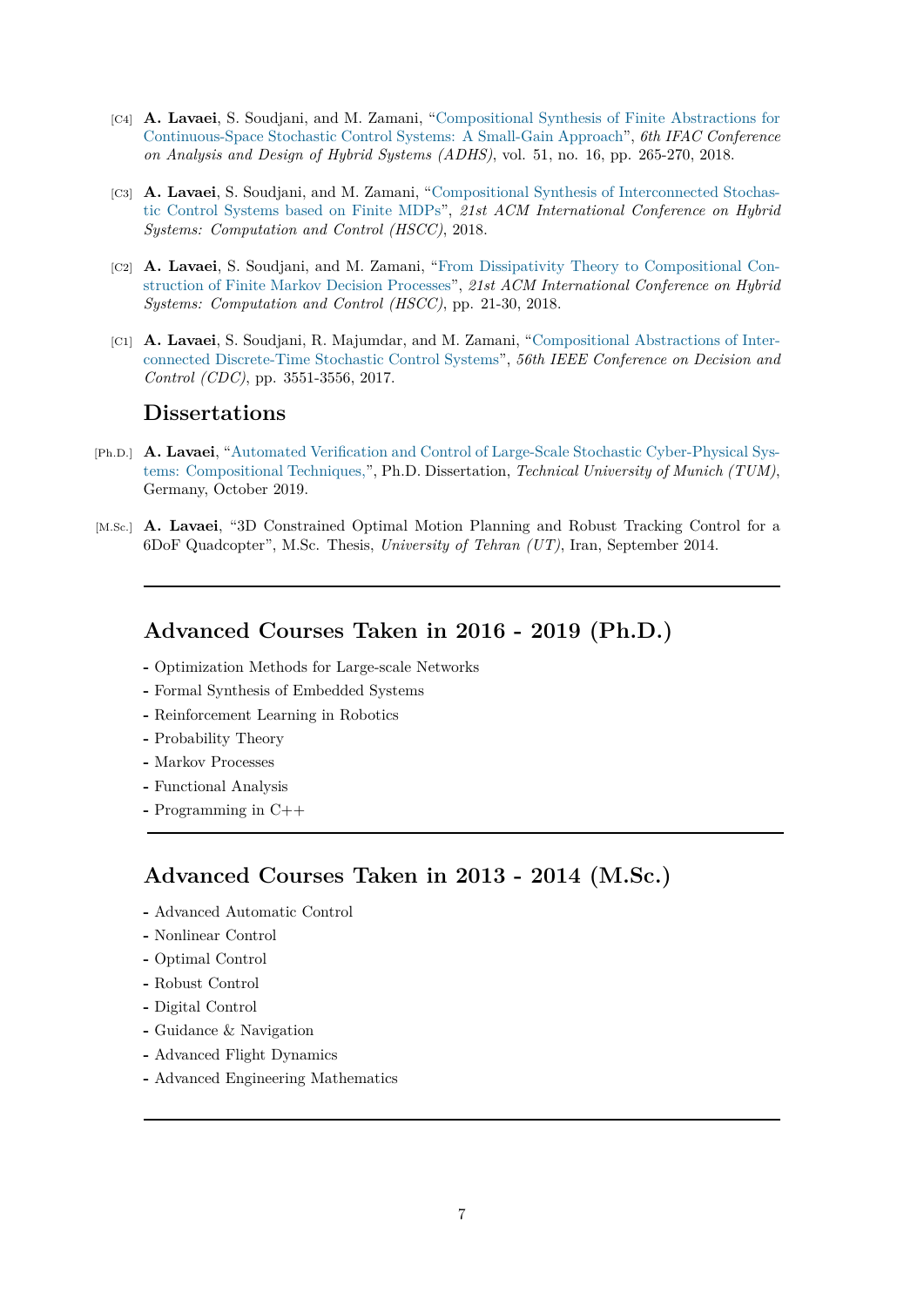#### **Conference Presentations**

- May'22 25th ACM International Conference on Hybrid Systems: Computation and Control (HSCC), Milan, Italy
- Jul.'21 7th IFAC Conference on Analysis and Design of Hybrid Systems (ADHS), Brussels, Belgium
- May'21 24th ACM International Conference on Hybrid Systems: Computation and Control (HSCC), Nashville, TN, USA
- Jul.'20 32nd International Conference on Computer-Aided Verification (CAV), Los Angeles, California, USA
- Jul.'20 21st IFAC World Congress, Berlin, Germany
- Apr.'20 23th ACM International Conference on Hybrid Systems: Computation and Control (HSCC), Sydney, Australia
- Apr.'20 11th ACM/IEEE Conference on Cyber-Physical Systems (ICCPS), Sydney, Australia
- Jun.'19 18th European Control Conference (ECC), Naples, Italy
- May'19 15th IFAC Symposium on Large-Scale Complex Systems: Theory and Applications (LSS), Delft, The Netherlands
- Apr.'18 21st ACM International Conference on Hybrid Systems: Computation and Control (HSCC), Porto, Portugal

### **Seminar/Workshop Attendance**

- <sup>2021</sup> EPFL & ETHZ Summer School on Foundation and Mathematical Guarantees for Data-Driven Control, **ETH Zurich**, Switzerland
- <sup>2020</sup> Autonomy Talks, Institute for Dynamic Systems and Control, **ETH Zurich**, Switzerland
- <sup>2019</sup> Munich Aerospace Board of Trustees Meeting, **Munich Aerospace**, Taufkirchen/Ottobrunn, Germany
- <sup>2019</sup> Scientific Presentation, **DLR**, Oberpfaffenhofen, Germany
- <sup>2019</sup> Fit for Germany, **DLR**, Oberpfaffenhofen, Germany
- <sup>2018</sup> Deep Learning Workshop, **LRZ**, Munich, Germany
- <sup>2018</sup> **Munich Aerospace Summer School**, Glonn, Germany
- <sup>2018</sup> Partner Event: Long-Term Development of Aviation Future Drivers and Key Technologies, **Bauhaus Luftfahrt (BHL)**, Taufkirchen/Ottobrunn, Germany
- <sup>2018</sup> Basic Project Management Skills, **DLR**, Oberpfaffenhofen, Germany
- <sup>2018</sup> Effective Reading, **DLR**, Oberpfaffenhofen, Germany
- <sup>2017</sup> Partner Event: Laboratory Tours at Department of Aerospace Engineering, **UniBw**, Neubiberg, Germany
- <sup>2017</sup> **Munich Aerospace Summer Summit** on Green Aerospace, Taufkirchen/Ottobrunn, Germany
- <sup>2017</sup> Workshop on Information and Communication Theory in Control Systems, **TUM**, Germany
- <sup>2017</sup> Kick-Off Seminar on Scientific Paper Writing, **TUM**, Germany
- <sup>2017</sup> Writing Readable Scientific Papers, **DLR**, Oberpfaffenhofen, Germany
- <sup>2017</sup> The Basics of Communication, **DLR**, Oberpfaffenhofen, Germany
- <sup>2017</sup> Professional Communication in Scientific Environments, **DLR**, Oberpfaffenhofen, Germany
- <sup>2017</sup> Mastering the Ph.D. Study, **DLR**, Oberpfaffenhofen, Germany
- <sup>2016</sup> Partner Event: Laboratory Tours, **DLR**, Oberpfaffenhofen, Germany